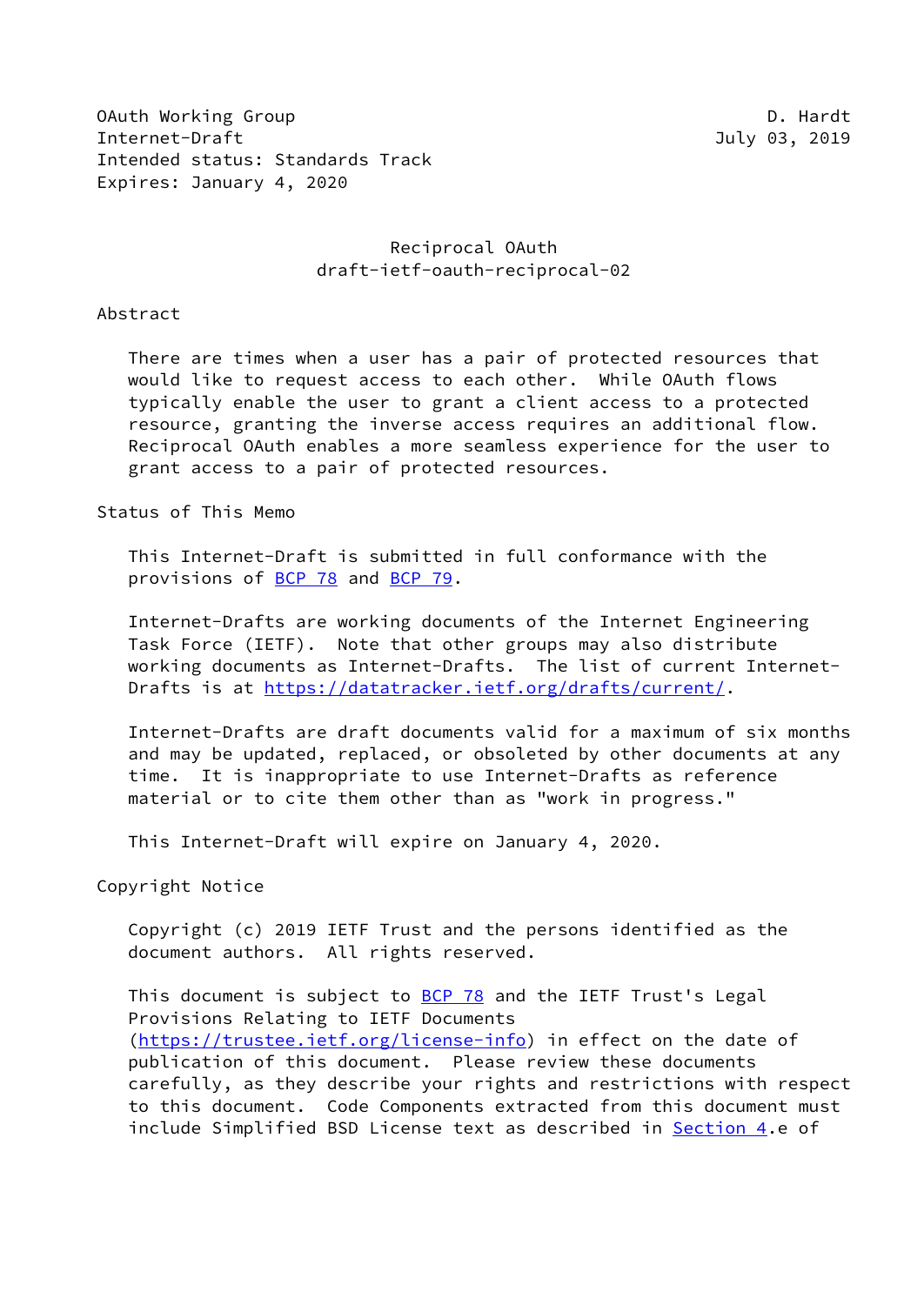Internet-Draft Reciprocal OAuth July 2019

 the Trust Legal Provisions and are provided without warranty as described in the Simplified BSD License.

# <span id="page-1-0"></span>[1](#page-1-0). Introduction

 In the usual three legged, authorization code grant, the OAuth flow enables a resource owner (user) to enable a client (party A) to be granted authorization to access a protected resource (party B). If party A also has a protected resource that the user would like to let party B access, then a second complete OAuth flow, but in the reverse direction, must be performed. In practice, this is a complicated user experience as the user is at Party A, but the OAuth flow needs to start from Party B. This requires the second flow to send the user back to party B, which then sends the user to Party A as the first step in the flow. At the end, the user is at Party B, even though the original flow started at Party A.

 Reciprocal OAuth simplifies the user experience by eliminating the redirections in the second OAuth flow. After the intial OAuth flow, party A obtains consent from the user to grant party B access to a protected resource at party A, and then passes an authorization code to party B using the access token party A obtained from party B to provide party B the context of the user. Party B then exchanges the authorization code for an access token per the usual OAuth flow.

# <span id="page-1-1"></span>[1.1](#page-1-1). Terminology

 In this document, the key words "MUST", "MUST NOT", "REQUIRED", "SHALL", "SHALL NOT", "SHOULD", "SHOULD NOT", "RECOMMENDED", "MAY", and "OPTIONAL" are to be interpreted as described in [BCP 14](https://datatracker.ietf.org/doc/pdf/bcp14), [RFC 2119](https://datatracker.ietf.org/doc/pdf/rfc2119) [\[RFC2119](https://datatracker.ietf.org/doc/pdf/rfc2119)].

<span id="page-1-2"></span>[2](#page-1-2). Reciprocol Protocol Flow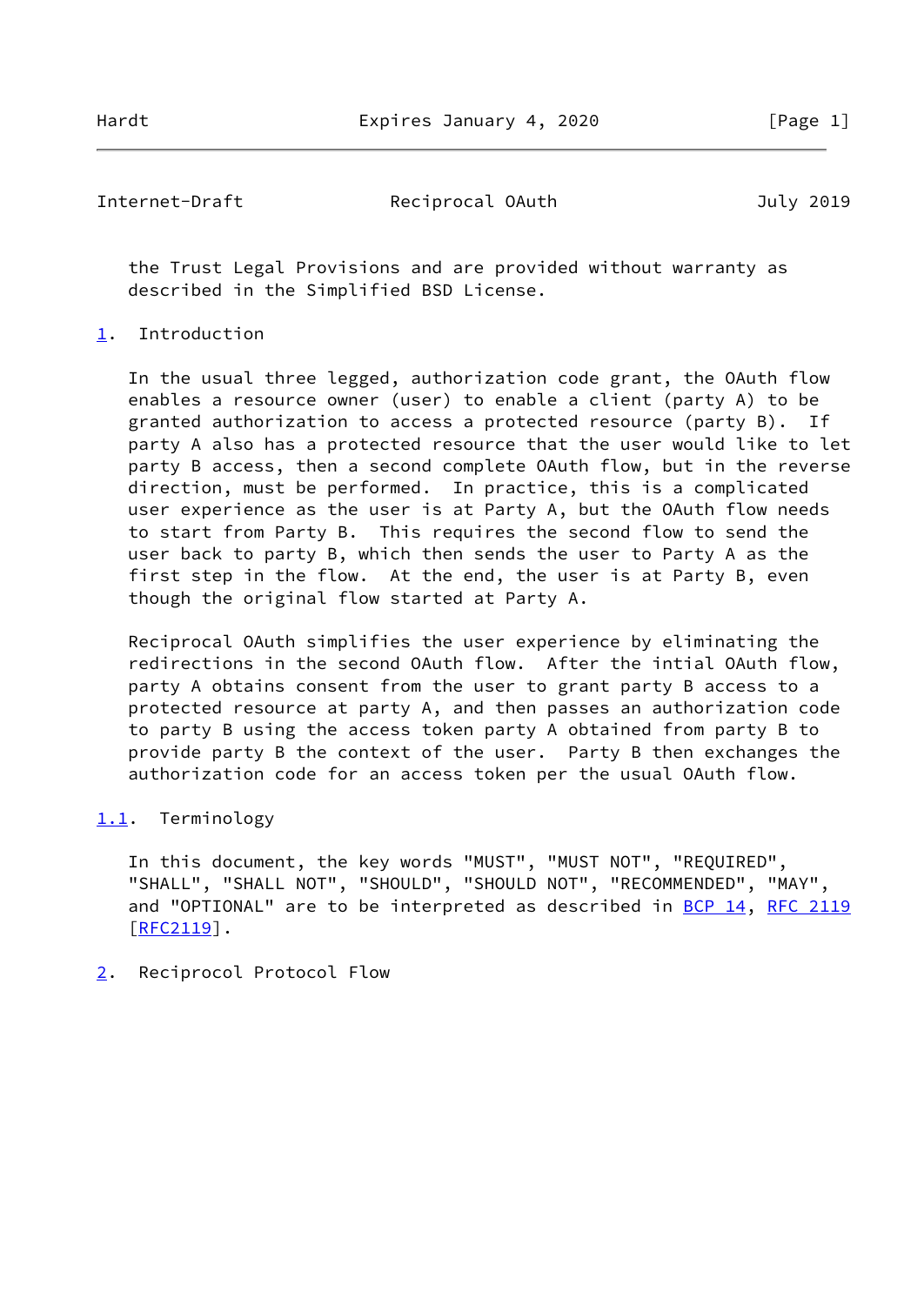Hardt Expires January 4, 2020 [Page 2]

Internet-Draft Reciprocal OAuth July 2019



Figure 1: Abstract Reciprocol Protocol Flow

 The reciprocol authorization between party A and party B are abstractly represented in Figure 1 and includes the following steps:

o  $(A - C)$  are the same as in  $[REG749]$  1.2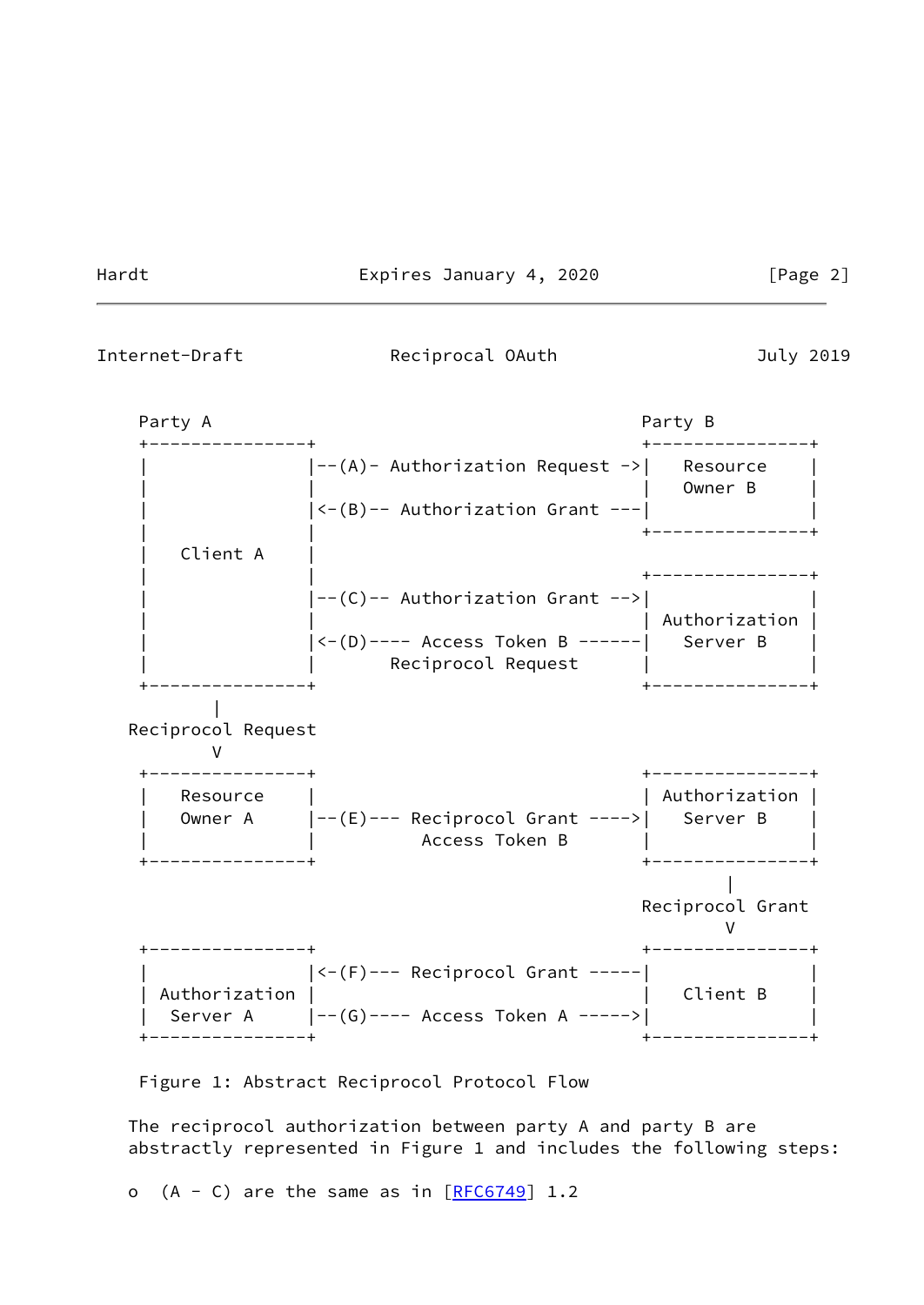- o (D) Party B optionally includes the reciprocol scope in the response. See [Section 2.1](#page-3-0) for details.
- o (E) Party A sends the reciprocol authorization grant to party B. See [Section 2.2.2](#page-4-0) for details.
- o (F) Party B requests an access token, mirroring step (B)
- o (G) Party A issues an access token, mirroring step (C)

Hardt Expires January 4, 2020 [Page 3]

Internet-Draft Reciprocal OAuth July 2019

### <span id="page-3-0"></span>[2.1](#page-3-0). Reciprocal Scope Request

When party B is providing an access token response per  $[REC6749]$  4.1.4, 4.2.1, 4.3.3 or 4.4.3, party B MAY include an additional query component in the redirection URI to indicate the scope requested in the reciprocal grant:

reciprocal OPTIONAL

The scope of party B's reciprocal access request per  $[RECG749]$  3.3.

 If party B does not provide a reciprocal parameter in the access token response, the reciprocal scope will be a value previously preconfigured by party A and party B.

If an authorization code grant access token response per [\[RFC6749](https://datatracker.ietf.org/doc/pdf/rfc6749)] 4.1.4, an example successful response (with extra line breaks for display purposes only):

```
 HTTP/1.1 200 OK
Content-Type: application/json;charset=UTF-8
Cache-Control: no-store
Pragma: no-cache
```
 { "access\_token":"2YotnFZFEjr1zCsicMWpAA", "token\_type":"example", "expires\_in":3600, "refresh\_token":"tGzv3JOkF0XG5Qx2TlKWIA", "reciprocal":"example\_scope",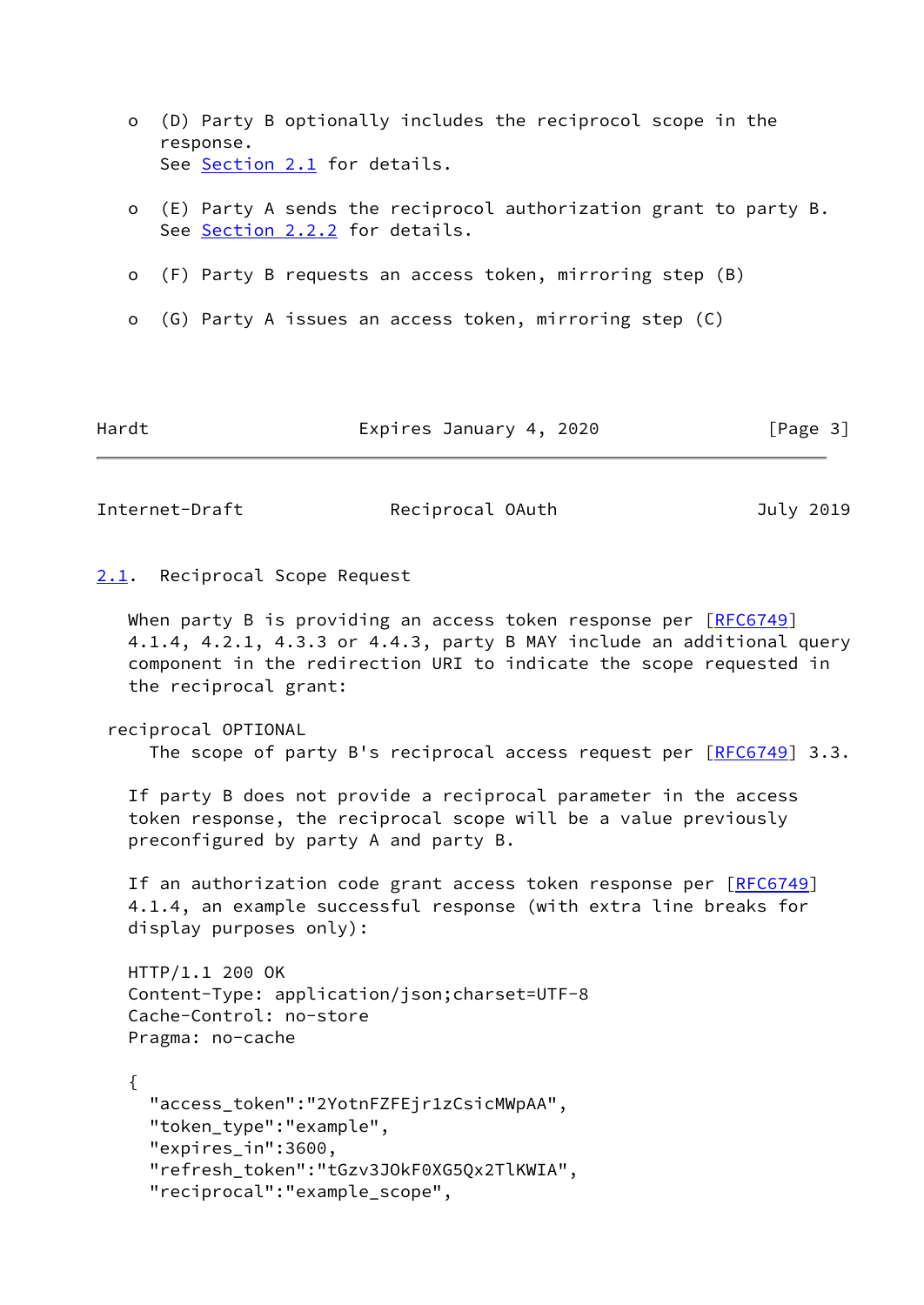```
 "example_parameter":"example_value"
}
```
If an authorization code grant access token response per [\[RFC6749](https://datatracker.ietf.org/doc/pdf/rfc6749)] 4.2.2, an example successful response (with extra line breaks for display purposes only):

 HTTP/1.1 302 Found Location: http://example.com/cb# access\_token=2YotnFZFEjr1zCsicMWpAA& state=xyz& token\_type=example& expires\_in=3600& reciprocal="example\_scope"

When party B is providing an authorization response per [\[RFC6749](https://datatracker.ietf.org/doc/pdf/rfc6749)] 4.1.2, party B MAY include an additional query component in the redirection URI to indicate the scope requested in the reciprocal grant.

| Hardt | Expires January 4, 2020 |          |
|-------|-------------------------|----------|
|       |                         | [Page 4] |

Internet-Draft Reciprocal OAuth July 2019

 reciprocal OPTIONAL. The scope of party B's reciprocal access request per  $[REG749]$  3.3.

 If party B does not provide a reciprocal parameter in the authorization response, the reciprocal scope will be a value previously preconfigured by party A and party B.

 The reciprocal authorization flow starts after the client (party A) has obtained an access token from the authorization server (party B) per [\[RFC6749](https://datatracker.ietf.org/doc/pdf/rfc6749)] 4.1 Authorization Code Grant.

<span id="page-4-2"></span>[2.2.1](#page-4-2). User Consent

 Party A obtains consent from the user to grant Party B access to protected resources at party A. The consent represents the scopes requested by party B from party A per  $Section 2.1$ .

<span id="page-4-0"></span>[2.2.2](#page-4-0). Reciprocal Authorization Code

Party A generates an authorization code representing the access

<span id="page-4-1"></span>[<sup>2.2</sup>](#page-4-1). Reciprocal Authorization Flow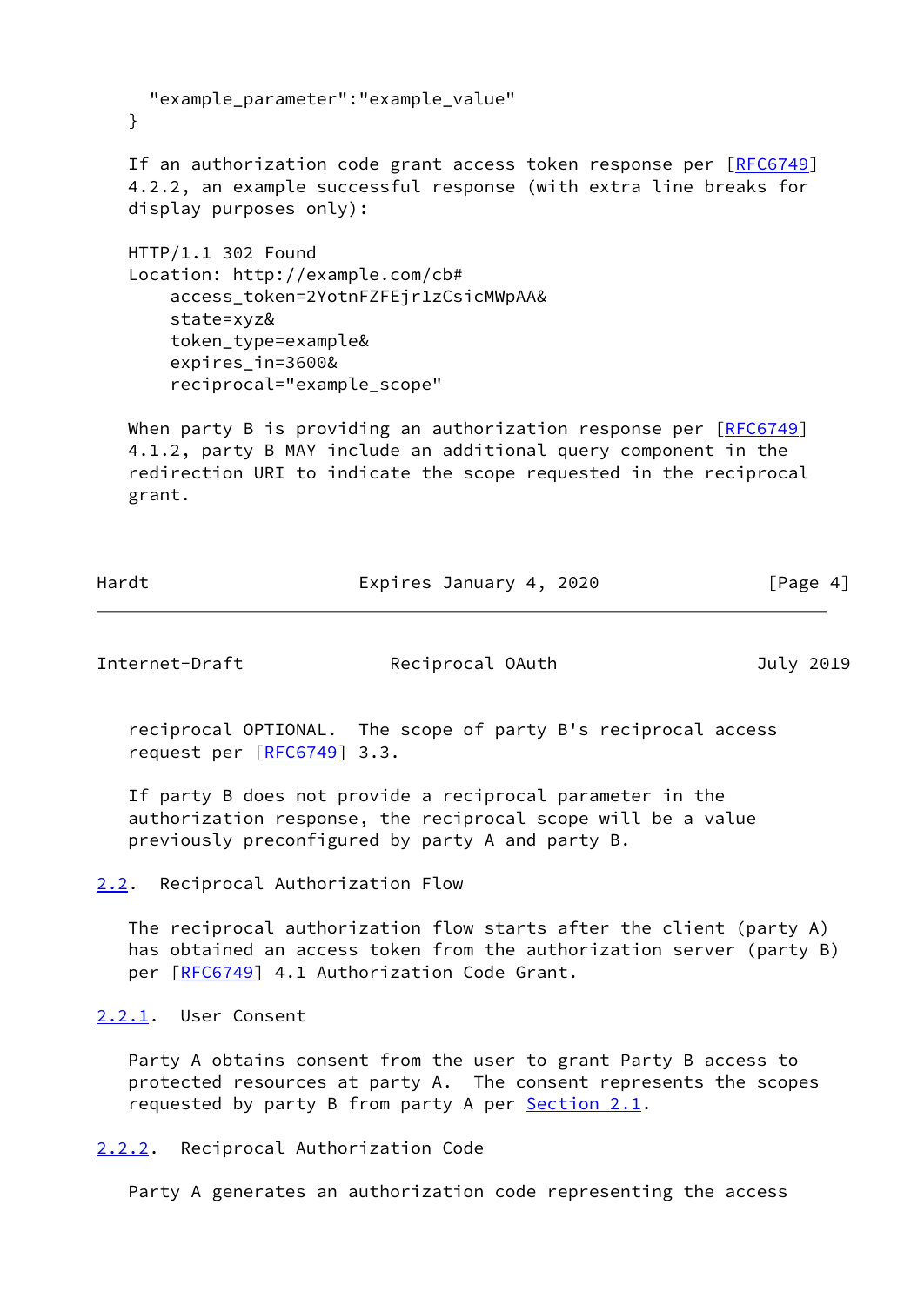granted to party B by the user. Party A then makes a request to party B's token endpoint authenticating per [\[RFC6749](https://datatracker.ietf.org/doc/pdf/rfc6749)] 2.3 and sending the following parameters using the "application/x-www-form urlencoded" format per **[\[RFC6749\] Appendix](https://datatracker.ietf.org/doc/pdf/rfc6749#appendix-B) B** with a character encoding of UTF-8 in the HTTP request entity-body: grant\_type REQUIRED Value MUST be set to "urn:ietf:params:oauth:grant-type:reciprocal". code REQUIRED the authorization code generated by party A. client\_id REQUIRED party A'a client ID. access token REQUIRED the access token obtained from Party B. Used by Party B to identify which user authorization is being requested.

 For example, the client makes the following HTTP request using TLS (with extra line breaks for display purposes only):

| Hardt | Expires January 4, 2020 | [Page 5] |
|-------|-------------------------|----------|
|       |                         |          |

Internet-Draft Reciprocal OAuth July 2019

 POST /token HTTP/1.1 Host: server.example.com Authorization: Basic ej4hsyfishwssjdusisdhkjsdksusdhjkjsdjk Content-Type: application/x-www-form-urlencoded

 grant\_type=urn%3Aietf%3Aparams%3Aoauth%3Agrant-type%3reciprocal &code=hasdyubasdjahsbdkjbasd &client\_id=example.com &access\_token=sadadojsadlkjasdkljxxlkjdas

 Party B MUST verify the authentication provided by Party A per [\[RFC6749](https://datatracker.ietf.org/doc/pdf/rfc6749)] 2.3

 Party B MUST then verify the access token was granted to the client identified by the client\_id.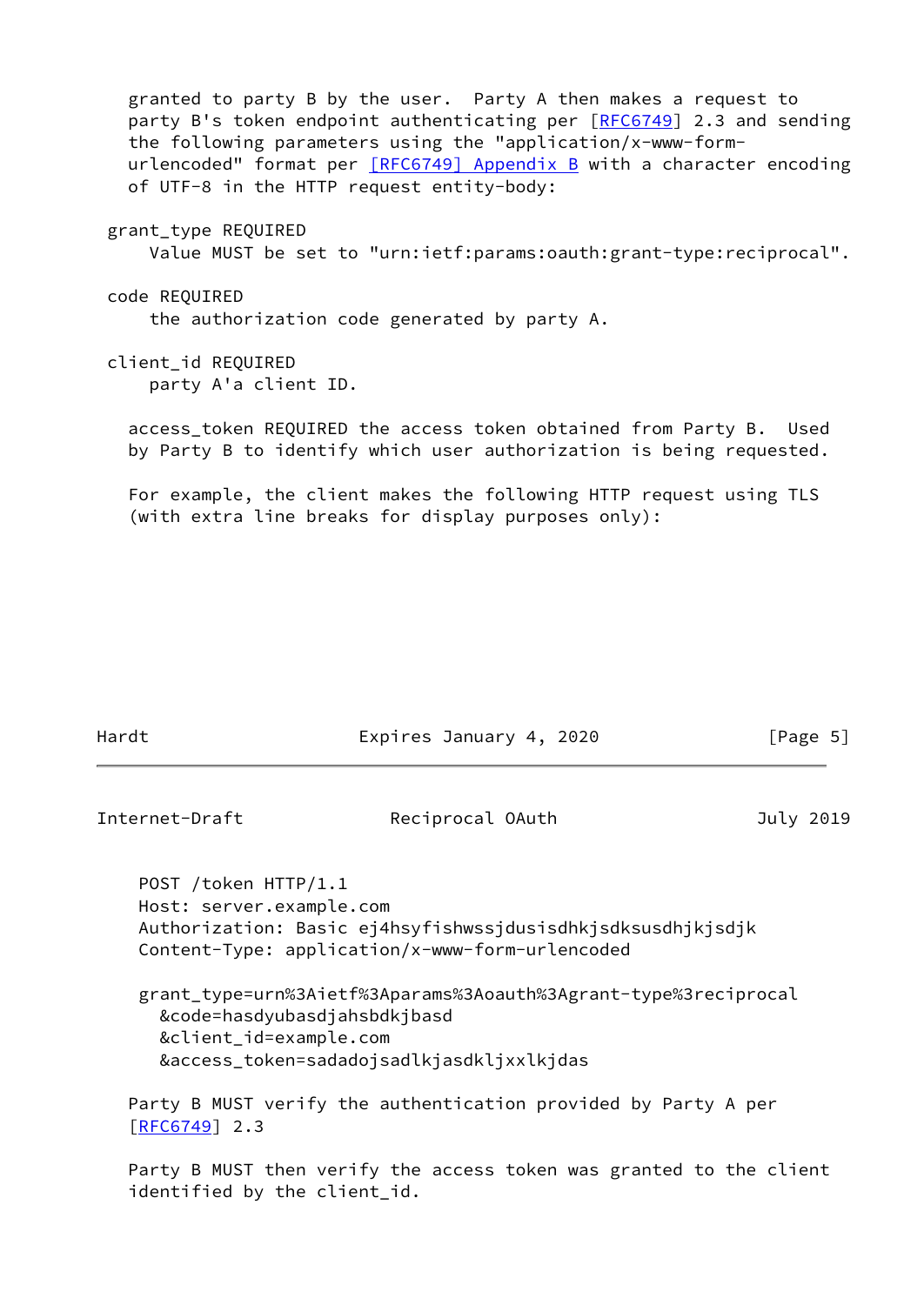Party B MUST respond with either an HTTP 200 (OK) response if the request is valid, or an HTTP 400 "Bad Request" if it is not.

 Party B then plays the role of the client to make an access token request per [\[RFC6749](https://datatracker.ietf.org/doc/pdf/rfc6749)] 4.1.3.

<span id="page-6-1"></span>[3](#page-6-1). Authorization Update Flow

 After the initial authorization, the user may add or remove scopes available to the client at the authorization server. For example, the user may grant additional scopes to the client using a voice interface, or revoke some scopes. The authorization server can update the client with the new authorization by sending a new authorization code per **[Section 2.2.2.](#page-4-0)** 

<span id="page-6-0"></span>[4](#page-6-0). IANA Considerations

TBD.

<span id="page-6-2"></span>[5](#page-6-2). Acknowledgements

TBD.

<span id="page-6-3"></span>[6](#page-6-3). Normative References

 [RFC2119] Bradner, S., "Key words for use in RFCs to Indicate Requirement Levels", [BCP 14](https://datatracker.ietf.org/doc/pdf/bcp14), [RFC 2119](https://datatracker.ietf.org/doc/pdf/rfc2119), DOI 10.17487/RFC2119, March 1997, <[https://www.rfc-editor.org/info/rfc2119>](https://www.rfc-editor.org/info/rfc2119).

| Hardt | Expires January 4, 2020 | [Page 6] |
|-------|-------------------------|----------|
|       |                         |          |

Internet-Draft Reciprocal OAuth July 2019

- [RFC6749] Hardt, D., Ed., "The OAuth 2.0 Authorization Framework", [RFC 6749,](https://datatracker.ietf.org/doc/pdf/rfc6749) DOI 10.17487/RFC6749, October 2012, <[https://www.rfc-editor.org/info/rfc6749>](https://www.rfc-editor.org/info/rfc6749).
- [RFC6750] Jones, M. and D. Hardt, "The OAuth 2.0 Authorization Framework: Bearer Token Usage", [RFC 6750,](https://datatracker.ietf.org/doc/pdf/rfc6750) DOI 10.17487/RFC6750, October 2012, <[https://www.rfc-editor.org/info/rfc6750>](https://www.rfc-editor.org/info/rfc6750).